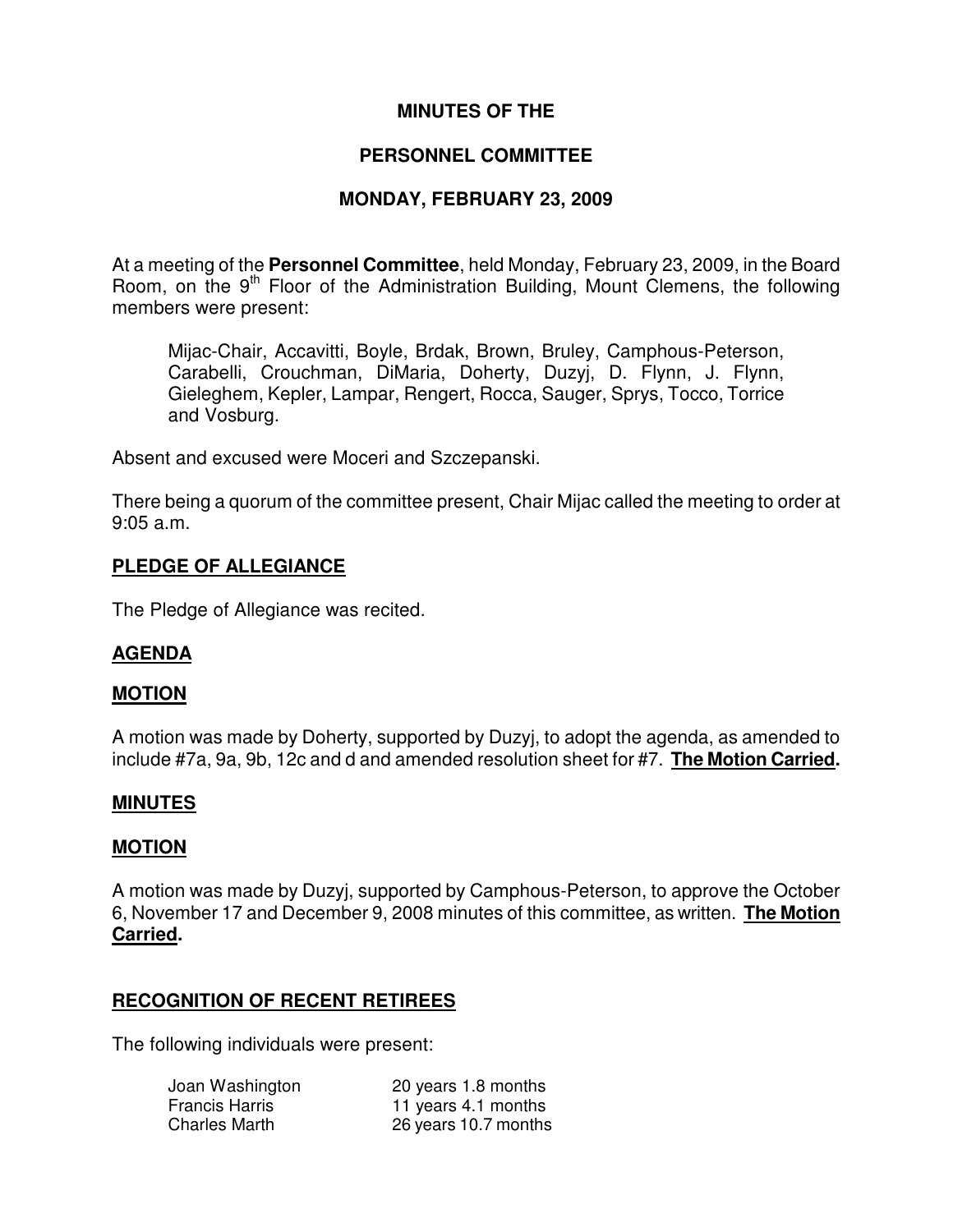The following individuals were unable to be present:

| Kenneth Bovenschen      | 33 years 7.9 months  |
|-------------------------|----------------------|
| <b>Sharon Maloney</b>   | 16 years 3.5 months  |
| Mary Page               | 17 years 1.5 months  |
| Lynn Kennedy            | 28 years 5.1 months  |
| Susan Lorenz            | 23 years 6.5 months  |
| Denise Dunn             | 14 years 3.6 months  |
| Maria Everhart          | 27 years 3.9 months  |
| Roberta Knapp           | 18 years 8.4 months  |
| Daniel Reynolds         | 19 years 5.0 months  |
| <b>Terilyn Eversole</b> | 28 years 10.3 months |
| <b>Sharon Quinn</b>     | 31 years 0.6 months  |
| <b>Sharon Welsh</b>     | 10 years 5.0 months  |
| Joyce Stauch            | 20 years 2.0 months  |
| <b>Renee Privette</b>   | 15 years 5.4 months  |
| Terri Duganne           | 20 years 10.3 months |
| <b>Pamela Norris</b>    | 24 years 0.8 months  |
|                         |                      |

# **RECONFIRMATION OF VACANCIES**

An amended resolution sheet was attached to the agenda.

The following commissioners spoke: Doherty, Sprys, Vosburg and Bruley.

#### **COMMITTEE RECOMMENDATION – MOTION**

A MOTION WAS MADE BY J. FLYNN, SUPPORTED BY D. FLYNN, TO RECOMMEND THAT THE BOARD OF COMMISSIONERS APPROVE RECONFIRMATION OF THE FOLLOWING VACANCIES:

| ONE PROGRAM DIRECTOR          | <b>COMMUNITY MENTAL HEALTH</b>                          |
|-------------------------------|---------------------------------------------------------|
| ONE REGISTERED NURSE          | <b>COMMUNITY MENTAL HEALTH</b>                          |
| <b>TWO TYPIST CLERKS I/II</b> | <b>COMMUNITY MENTAL HEALTH</b>                          |
| ONE CHIEF PROBATION OFFICER   | DISTRICT COURT-PROBATION                                |
| <b>TWO CUSTODIANS I/II</b>    | <b>FACILITIES AND OPERATIONS</b>                        |
| <b>ONE CASE MANAGER</b>       | MACOMB/ST, CLAIR EMPLOYMENT &<br><b>TRAINING AGENCY</b> |
| ONE COUNSELOR                 | <b>SENIOR CITIZEN SERVICES</b>                          |

# **THE MOTION CARRIED WITH CARABELLI VOTING "NO."**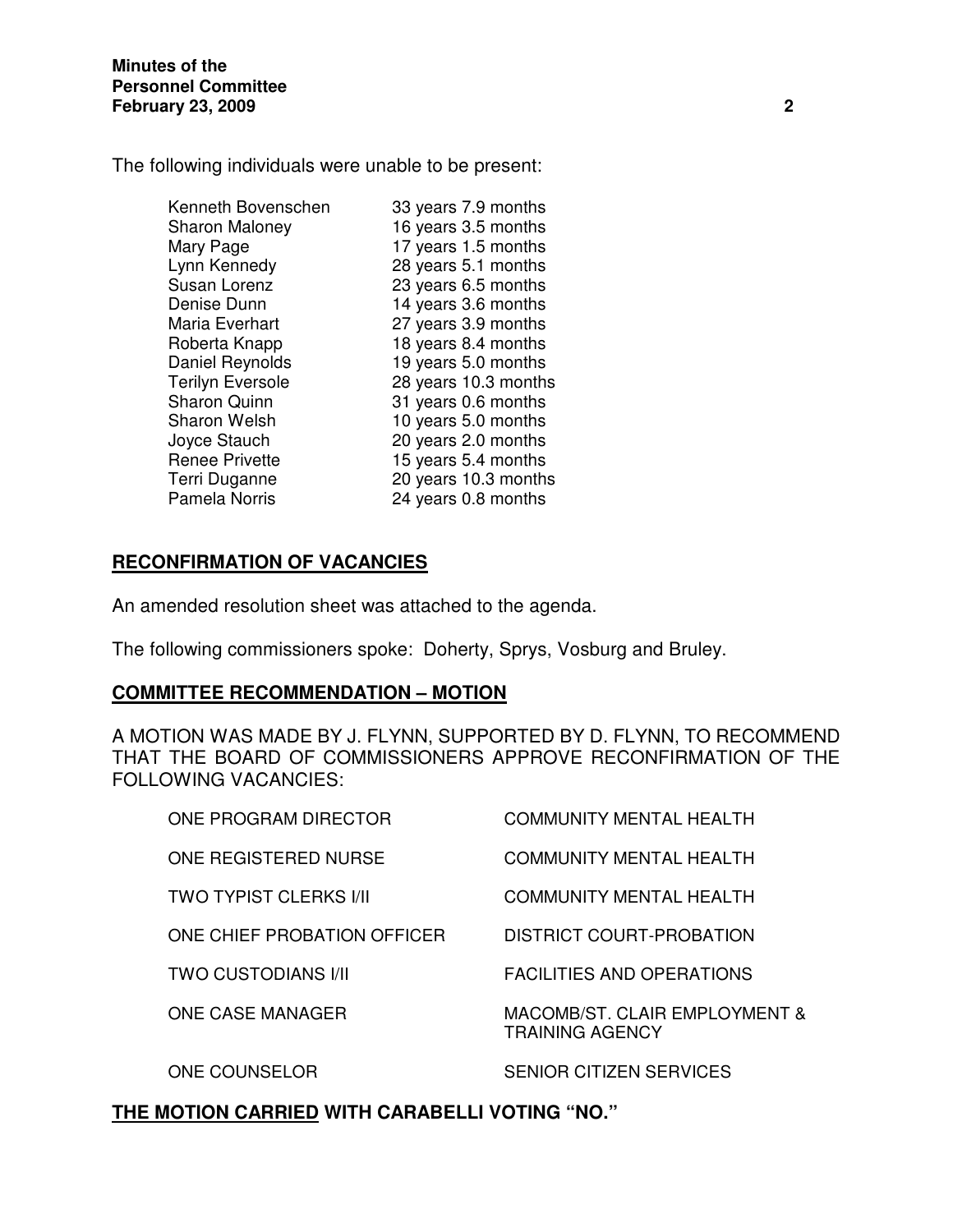## **INFORMATION ON VACANT BUDGETED POSITION REPORTING BY MARTHA T. BERRY**

The following commissioners spoke: Doherty, Vosburg, Bruley and Rengert.

### **MOTION**

A motion was made by Sprys, supported by Doherty, to receive and file the information on the vacant budgeted position reporting by Martha T. Berry, M.C.F. **The Motion Carried.**

## **UPDATE ON THE HEALTH CARE ELIGIBILITY AUDIT**

#### **MOTION**

A motion was made by Vosburg, supported by J. Flynn, to receive and file the update on the Health Care Eligibility Audit.

The following commissioners spoke: Vosburg and Doherty.

Chair Mijac called for a vote on the motion and **The Motion Carried.**

### **TITLE CHANGE ONLY FOR ONE VACANT ACCOUNT CLERK, SENIOR, TO DATA ENTRY CLERK IN FRIEND OF THE COURT AND RECONFIRM VACANCY**

#### **COMMITTEE RECOMMENDATION – MOTION**

A MOTION WAS MADE BY CAMPHOUS-PETERSON, SUPPORTED BY J. FLYNN, TO RECOMMEND THAT THE BOARD OF COMMISSIONERS APPROVE A TITLE CHANGE ONLY FOR ONE VACANT ACCOUNT CLERK, SENIOR POSITION TO DATA ENTRY CLERK AND RECONFIRM THE VACANCY IN THE OFFICE OF THE FRIEND OF THE COURT.

The following commissioner spoke: Vosburg.

Chair Mijac called for a vote on the motion and **THE MOTION CARRIED.**

## **ADDITION OF SEVEN FULL-TIME POSITIONS IN COMMUNITY SERVICES AGENCY AS A RESULT OF ECONOMIC RECOVERY AND REINVESTMENT ACT OF 2009**

The following commissioners spoke: Carabelli, Brown, D. Flynn, Kepler and Doherty.

#### **COMMITTEE RECOMMENDATION – MOTION**

A MOTION WAS MADE BY CAMPHOUS-PETERSON, SUPPORTED BY J. FLYNN, TO RECOMMEND THAT THE BOARD OF COMMISSIONERS APPROVE THE ADDITION OF SEVEN FULL-TIME POSITIONS IN THE COMMUNITY SERVICES AGENCY AS A RESULT OF THE ECONOMIC RECOVERY AND REINVESTMENT ACT OF 2009. **THE MOTION CARRIED.**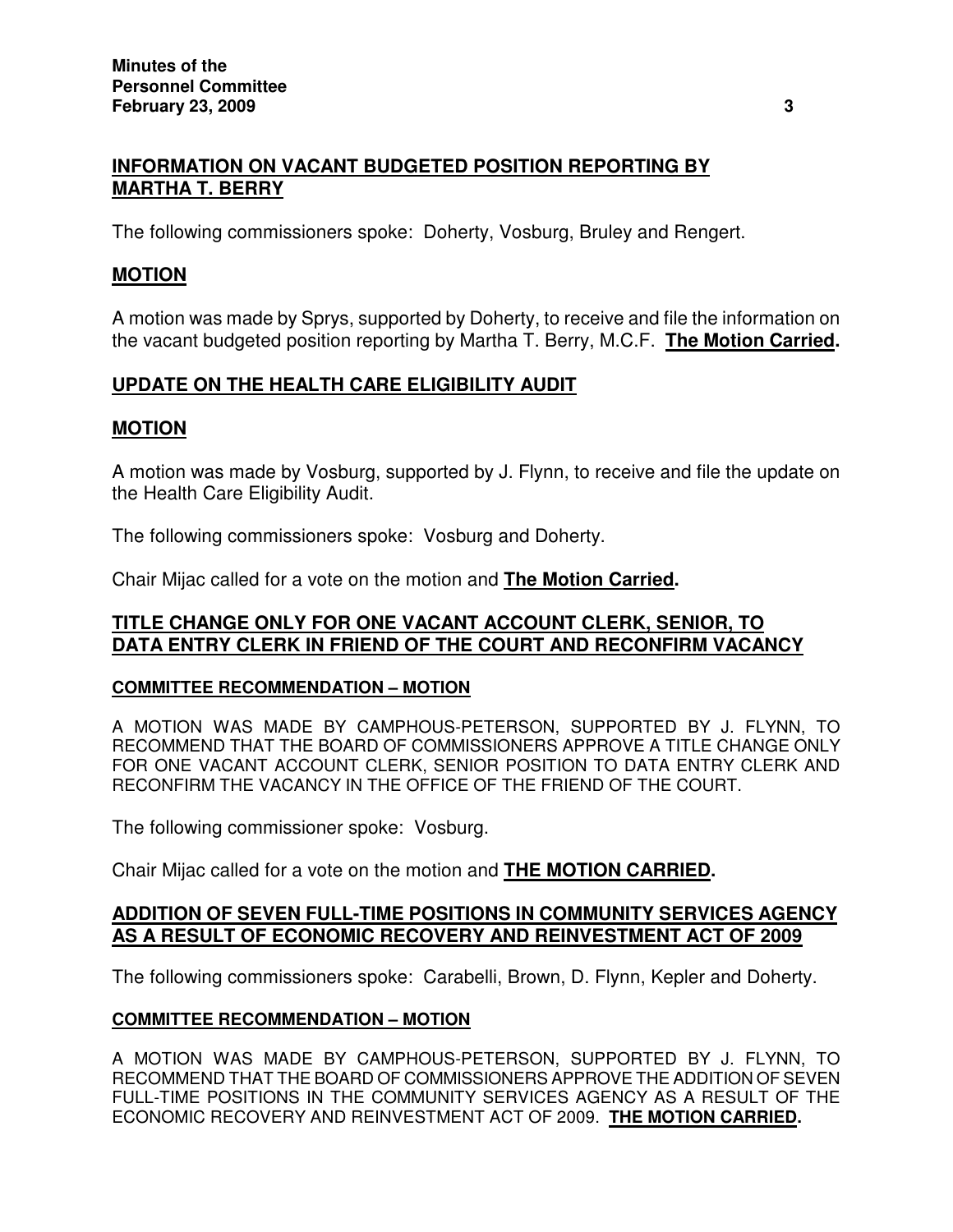# **REPORT FROM GABRIEL, ROEDER, SMITH & COMPANY**

## **MOTION**

A motion was made by Duzyj, supported by Sprys, to receive and file the report from Gabriel, Roeder, Smith & Company. **The Motion Carried.**

## **RECOMMENDATION FROM 2-5-09 PUBLIC SERVICES COMMITTEE MEETING: PERSONNEL REQUESTS FOR VETERANS SERVICES DEPARTMENT**

## **COMMITTEE RECOMMENDATION – MOTION**

A MOTION WAS MADE BY BROWN, SUPPORTED BY TORRICE, TO RECOMMEND THAT THE BOARD OF COMMISSIONERS APPROVE THE FOLLOWING PERSONNEL REQUESTS FROM THE DIRECTOR OF THE VETERANS SERVICES DEPARTMENT: THREE COUNSELOR POSITIONS AND ONE PARALEGAL POSITION.

The following commissioner spoke: Doherty.

Chair Mijac called for a vote on the motion and **THE MOTION CARRIED.**

# **EXECUTIVE SESSION TO DISCUSS LABOR NEGOTIATIONS**

### **MOTION**

A motion was made by Camphous-Peterson, supported by Kepler, to enter into Executive Session for the purpose of discussing labor negotiations. **The Motion Carried.**

In accordance with the motion, committee entered Executive Session at 9:52 a.m., with it concluding at 10:28 a.m.

# **RATIFICATION OF THREE YEAR LABOR AGREEMENTS (1-1-08 THRU 12-31-10)**

# **COMMITTEE RECOMMENDATION – MOTION**

A MOTION WAS MADE BY CAMPHOUS-PETERSON, SUPPORTED BY DOHERTY, TO RECOMMEND THAT THE BOARD OF COMMISSIONERS APPROVE RATIFICATION OF THREE YEAR LABOR AGREEMENTS WITH THE AMERICAN FEDERATION OF STATE, COUNTY AND MUNICIPAL EMPLOYEES (AFSCME), TEAMSTERS LOCAL #214 – COURT REPORTERS, UAW LOCAL 412 – UNITS 39, 49, 55, 75 AND 95 AND LOCAL 889 REPRESENTING THE ANIMAL SHELTER, SPECIALIZED OFFICES AND COMMUNITY SERVICES AGENCY, AND THE MACOMB COUNTY SENIOR SERVICE EMPLOYEES ASSOCIATION (TPOAM) FROM JANUARY 1, 2008 TO DECEMBER 31, 2010. **THE MOTION CARRIED WITH BROWN AND CARABELLI VOTING "NO".**

# **CHANGES FOR NON-UNION EMPLOYEES, EFFECTIVE 3-1-09**